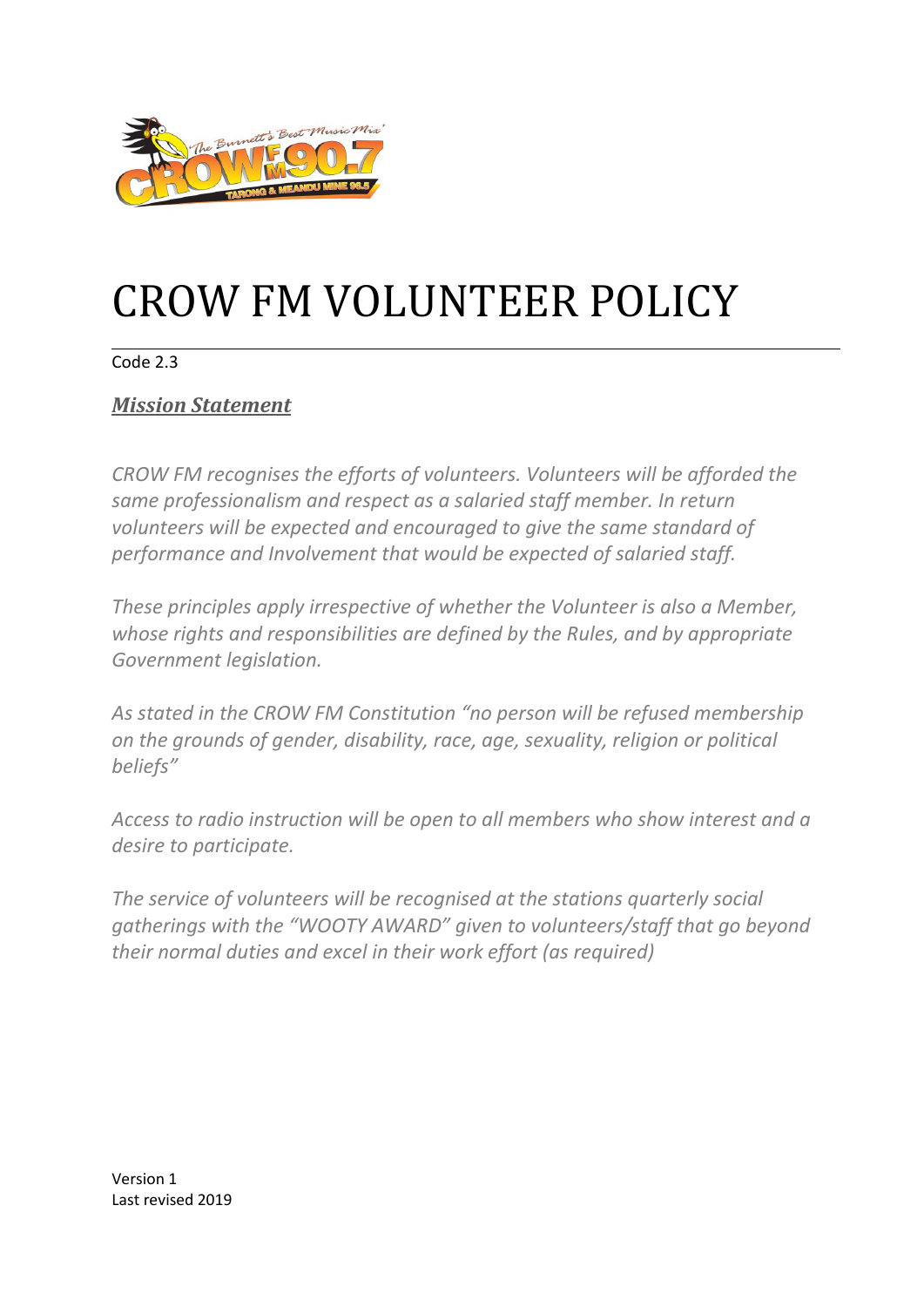## *Volunteer Rights*

### *CROW FM Volunteers have a number of rights:*

- *Be treated as workers, with respect to the task done, and through coverage by appropriate insurance and workplace protection.*
- *Be given tasks appropriate to their skills and interests.*
- *Be given instruction in new skills, and be encouraged to widen their involvement within CROW FM where appropriate.*
- *Be fully informed about the organisation and its policies and regulations, with special note to responsibility and accountability, and sound guidance and direction.*
- *Safety and security in the workplace.*
- *Have the support and encouragement of CROW FM Management.*
- *Have their efforts recognised by the community.*

## *Volunteer Responsibilities*

### *Volunteers have the responsibility to:*

- *Always act professionally in the deliverance of their duties*
- *Be punctual and attend required meetings.*
- *Follow accepted procedures and station protocols*
- *Understand and accept the Constitution of CROW FM 90.7.*
- *Be familiar with the CBAA Code of Practice and relevant broadcasting laws, and comply with them;*
- *Maintain confidentiality at all times with all business relating to CROW FM.*
- *Consult when unsure of procedures, and accept explanations and instruction.*
- *Accept the right of others to hold and express a different point of view;*
- *Ensure that Health and Safety is paramount at all times.*

*CROW FM 90.7 affirms the rights of volunteers to participate in radio CROW FM 90.7.*

*Volunteers, who believe that their rights, as defined by this policy have been infringed, have recourse thru the stations internal conflict policies.*